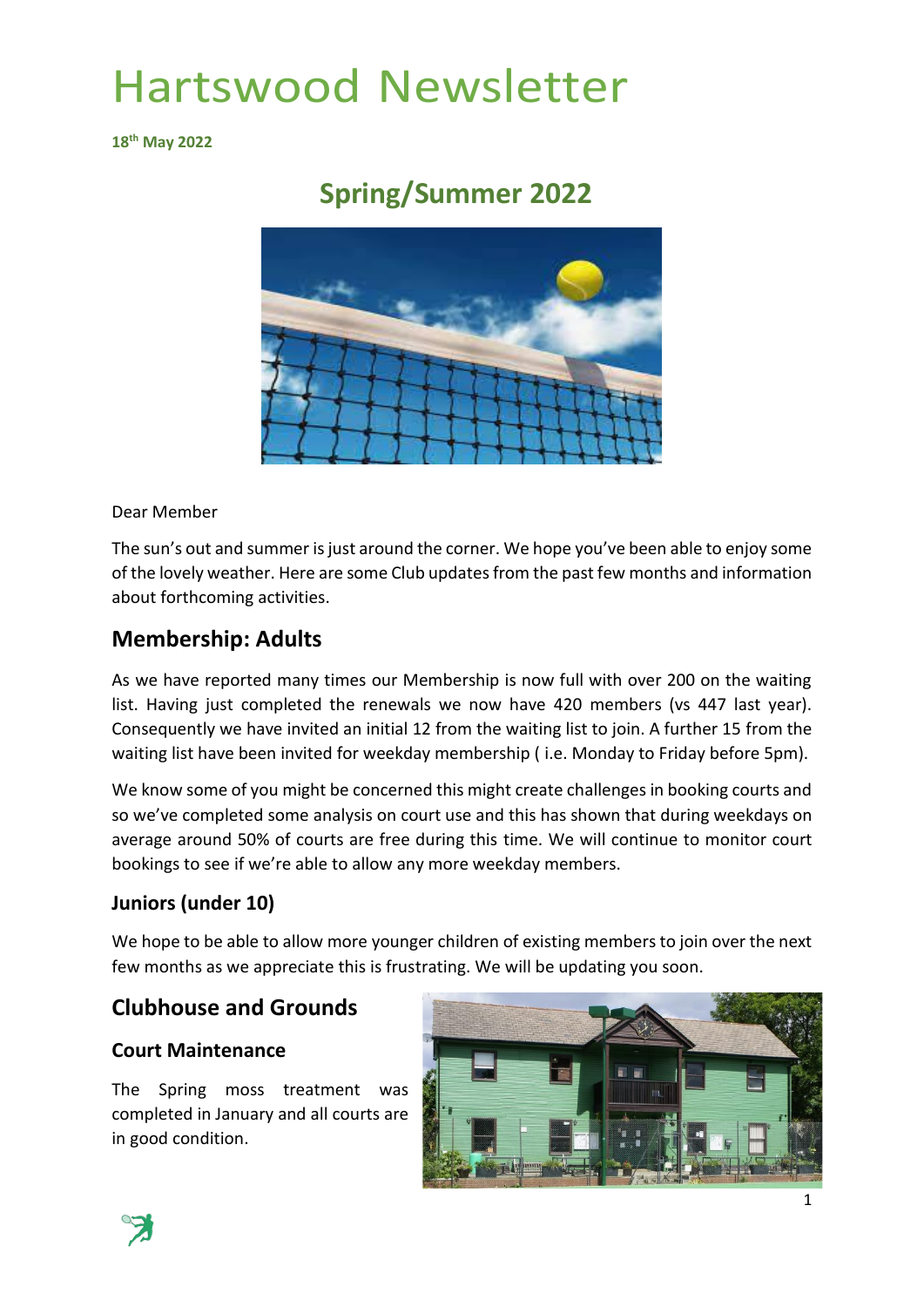#### **18 th May 2022**

The slip issue reported by some members last winter appears to have been resolved by chemical spraying and pressure washing 10-14 days later.

Branch Tree surgeons have completed the works to reduce the 2 large lime trees by the shed and the ash tree in the car park. The trees around the perimeter of courts 4-6 and court 3 were trimmed in autumn last year.

The broken floodlight bulb on court 4 will be replaced over the summer months. We are also progressing with a replacement LED floodlight project. This process will require planning permission and we'll update you on progress in due course.

Blank replacement windbreakers have arrived and we are waiting for Hartswood logo windbreakers As soon as they arrive we will replace existing windbreakers and cut back ivy.

#### **Clubhouse**

We're pursuing the installation of solar glass double glazed doors for both upstairs and downstairs. In addition, new fast heating/cooling units have now been installed and are awaiting the electrician to connect them, which should happen in the next few days.

#### **Tournaments and Dates**

The Handicap Tournament is now underway with finals day on July 2nd.

Entries for the Summer tournament are now closed. Finals day is the 17<sup>th</sup> September.

The Committee has agreed that one court can be booked for matches during social tennis weekends (from August onwards).

The next American doubles tournament will be on May 21<sup>st</sup> Please sign up on Eventbrite if you're interested

Congratulations to Manita Khuller and Tony Marsh (in matching clothing!) for winning the March event.



## **Updates from Women's Club Captain**

All five women's teams have played their first summer matches in the Middlesex League. The Firsts and the Fourths got off to a roaring start, both winning 22 points to 2. The Third Team had an excellent win 14-10 away on grass (with no floodlights!) at The Lensbury Club, the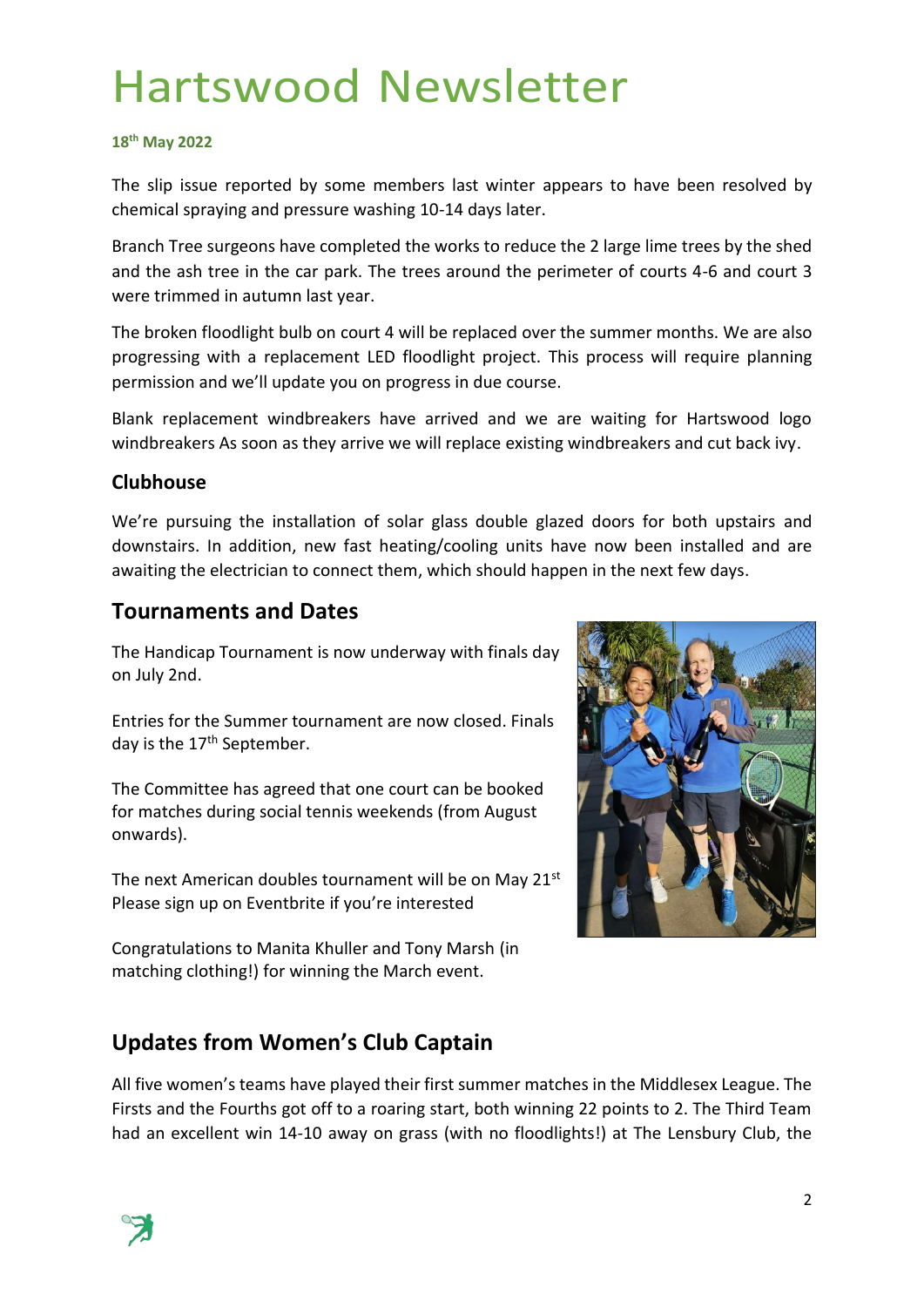#### **18 th May 2022**

Seconds had a close match on artificial clay at David Lloyd Acton, losing 10-14 and the Fifths had a very tough battle again a strong side from Lammas Park but did well to get 4 points.

### **Update from Men's Club Captain**

The magic number 16-8 has been all the rage so far. All the men's 5 teams have played one match. The 5<sup>th</sup> team, captained by the infamous Alan Cameron are in the lead having secured a fantastic 16-8 win of the first time as a new team.The other four teams all narrowly lost by the now famous 8-16. Can only go upwards. Coaching sessions are hopefully to be expanded. Watch this space for news.

Matt Schottler is looking after the national leagues on Sunday mornings. Any spectators very welcome.

Thank you to everyone who came along to support the home matches. Here are the dates of the next home matches and do come along to support the teams. It really does make a difference!

| <b>Date</b>           | <b>Division</b>                   | <b>Team</b> | <b>Opposition</b>    |
|-----------------------|-----------------------------------|-------------|----------------------|
| Tuesday 17 May        | Men's Doubles - West Division 8   | Men's 5     | Twickenham 4         |
| Thursday 19 May       | Women's Doubles - West Division 2 | Women's 2   | Parsons Green 1      |
| Tuesday 24 May        | Men's Doubles - West Division 3   | Men's 2     | Brentham 2           |
| Wednesday 25 May      | Men's Doubles - West Division 5   | Men's 3     | Campden Hill 5       |
| Thursday 26 May       | Men's Doubles - West Division 1   | Men's 1     | Queens Club 3        |
| Monday 6 June         | Men's Doubles - West Division 6   | Men's 4     | <b>WW Lamas Park</b> |
| <b>Tuesday 7 June</b> | Women's Doubles - West Division 1 | Women's 1   | Brentham 1           |
| Wednesday 8 June      | Women's Doubles - West Division 7 | Women's 4   | DL Acton Park 4      |
| Thursday 9 June       | Women's Doubles - West Division 4 | Women's 3   | West Middlesex 1     |

### **Wednesday Club Tennis**

Wednesday Club tennis sessions have recommenced will be the 1<sup>st</sup> and 3<sup>rd</sup> Wednesday each month from 6.30-8.30 pm. The next Wednesday Club tennis sessions will take place this Wednesday 18 May, Wednesday 1 June and Wednesday 15 June

Players need to be weekend club tennis standard.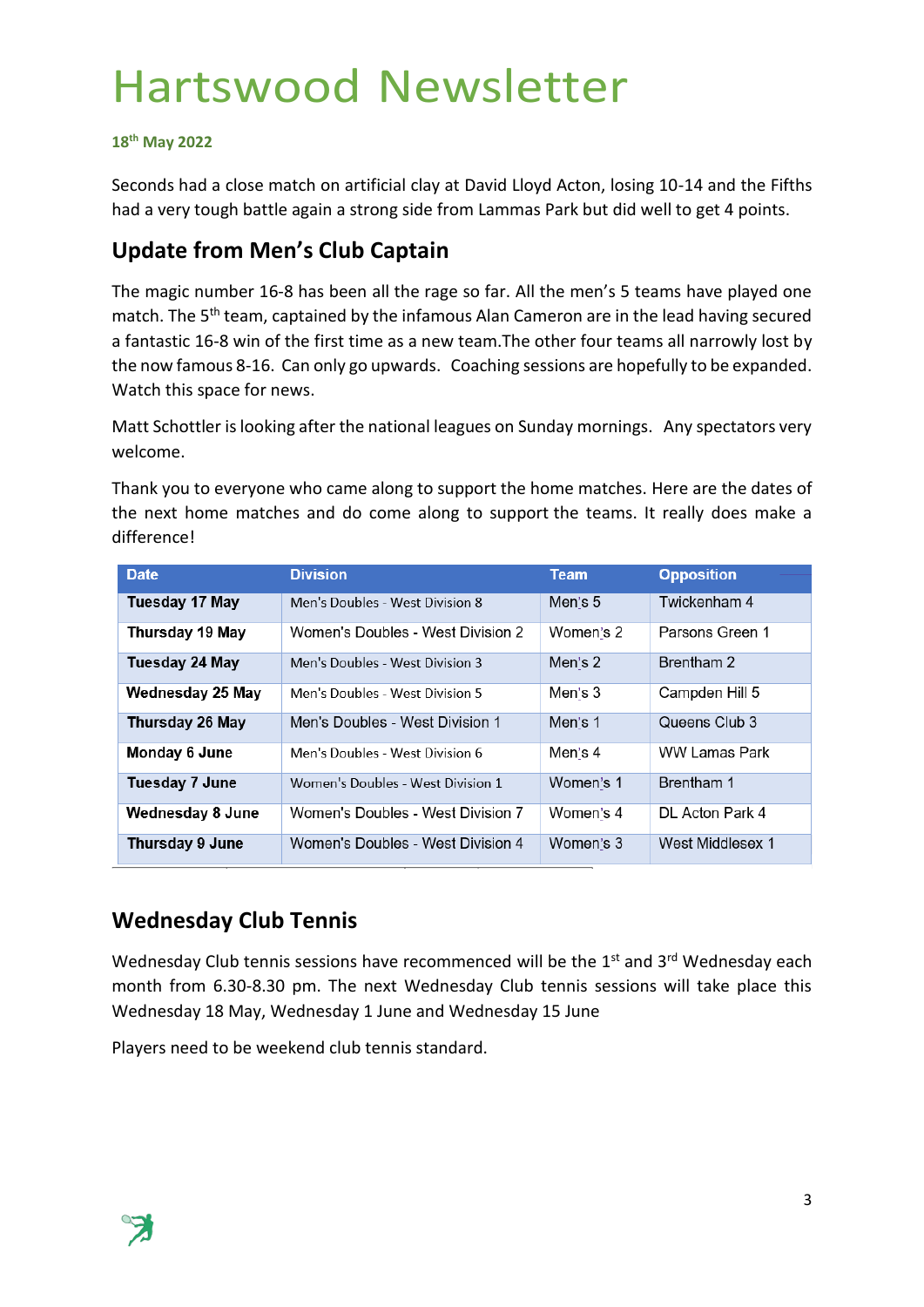**18 th May 2022**

### **New Club Access Control System**

Well done to those of you who've downloaded the Paxton Key app and have confirmed your access control is operational. We've installed this system to modernise access and facilitate security with the system gradually being turned on, door by door.

On the weekend of the 21/22nd May Roland Hanbury - our IT expert - will be manning the entry gate at the beginning of social tennis to facilitate entry and support anyone who has still to download and activate the app

*Please email [it.officer@hartswoodtennis.co.uk](mailto:it.officer@hartswoodtennis.co.uk) if you do not use a smartphone and need a key fob instead.*

As part of this work a new webcam was fitted; you can see a live view of the courts in the members area of the website.

## **Coaching Tip**

Try not to make a big deal of your mistakes, because mistakes will happen. The sooner you accept this concept, the better your overall performance and results will be. It is much better to accept a double fault and let it go, than to be hard on yourself and get upset and irritated. No top player has zero double faults. Just accept it and refocus on the next point rather than overanalysing why you double faulted.

#### **Committee News**

#### **Treasurer**

As many of you know Alan Strong is stepping down as Treasurer after 10 years on the Committee. We all owe him huge thanks for his financial management of the Club which is in great shape. We're delighted that Anna Bhandari is stepping into the Treasurer's role and are incredibly grateful to her for all the various roles she has undertaken in recent years.

As we have mentioned before, we urgently need a Clubhouse Officer. We're even now considering paying for someone to support this role on an ad hoc basis. So, if anyone is interested, please contact chair@hartswoodtennis.co.uk.

#### **Bar Officer and Social Secretary**

Donna Hart (our Bar officer) has kindly agreed to take on the role of Social Secretary.